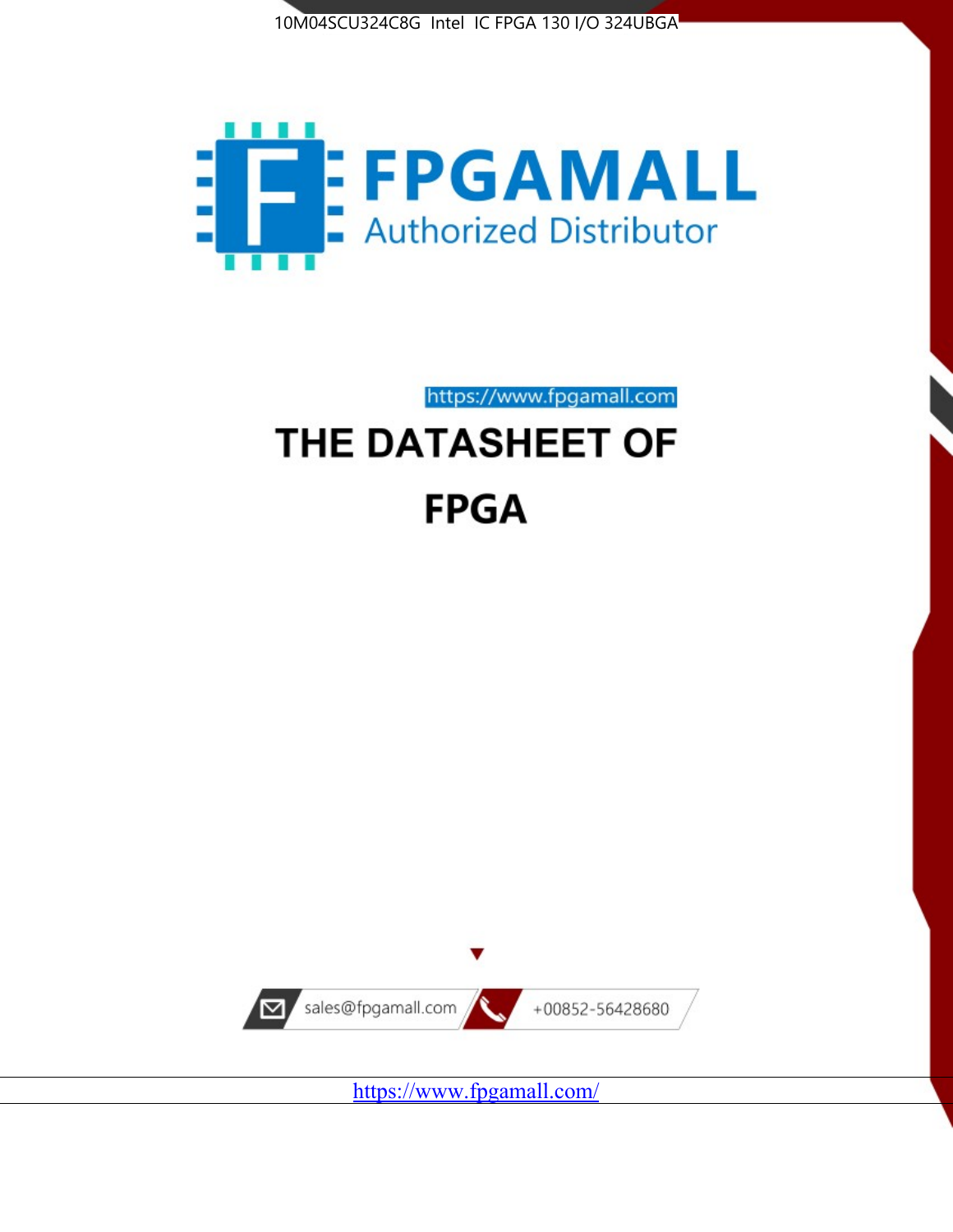10M04SCU324C8G Intel IC FPGA 130 I/O 324UBGA



## **Intel® MAX® 10 FPGA Device Overview**



**M10-OVERVIEW | 2017.12.15** Latest document on the web: **[PDF](https://www.altera.com/en_US/pdfs/literature/hb/max-10/m10_overview.pdf)** | **[HTML](https://www.altera.com/documentation/myt1396938463674.html)**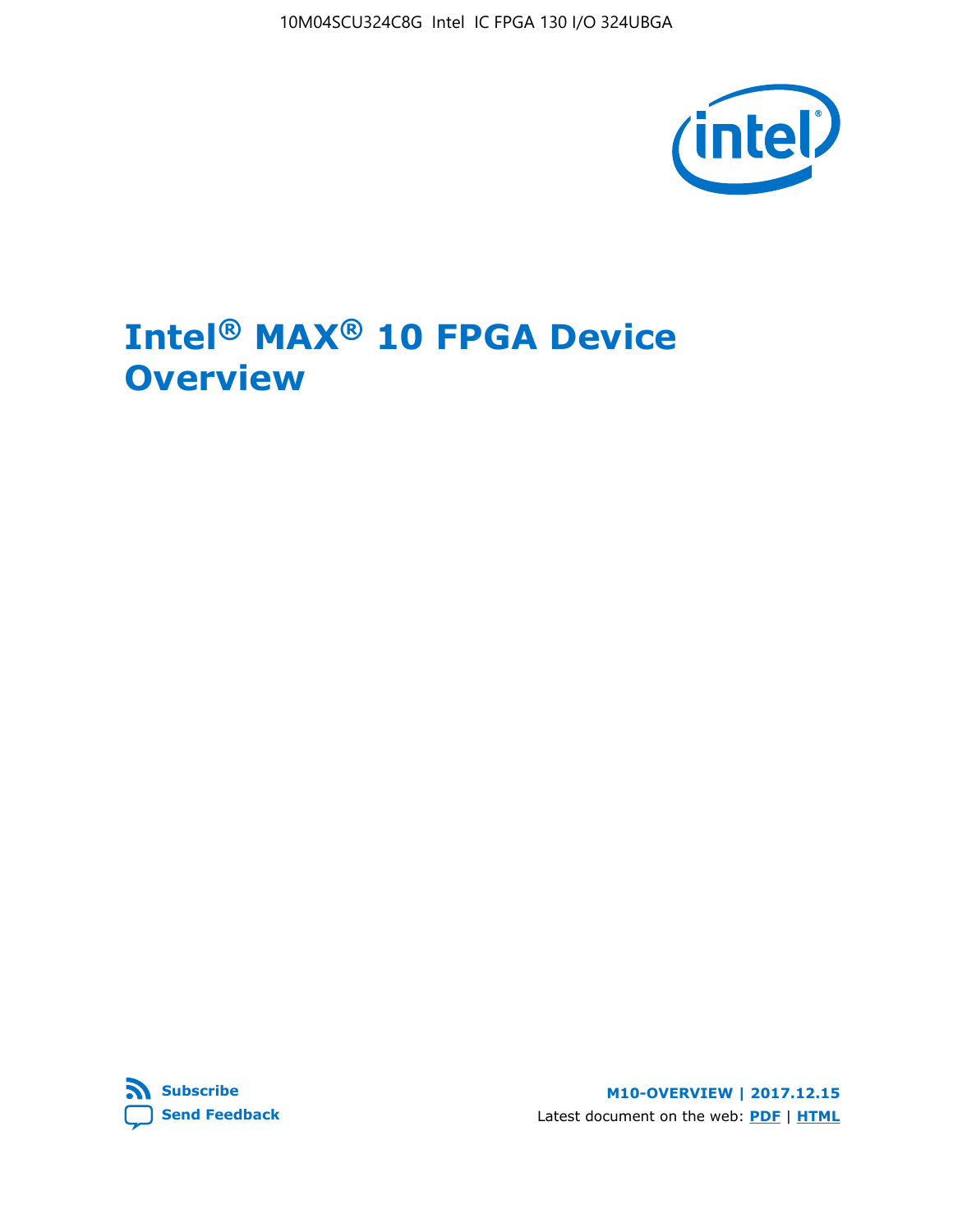

## **Contents**

| Intel® MAX® 10 FPGA Device Overview……………………………………………………………………………3  |  |
|--------------------------------------------------------------------|--|
|                                                                    |  |
|                                                                    |  |
|                                                                    |  |
|                                                                    |  |
|                                                                    |  |
|                                                                    |  |
|                                                                    |  |
|                                                                    |  |
|                                                                    |  |
|                                                                    |  |
|                                                                    |  |
|                                                                    |  |
|                                                                    |  |
|                                                                    |  |
|                                                                    |  |
|                                                                    |  |
|                                                                    |  |
|                                                                    |  |
|                                                                    |  |
| Document Revision History for Intel MAX 10 FPGA Device Overview 13 |  |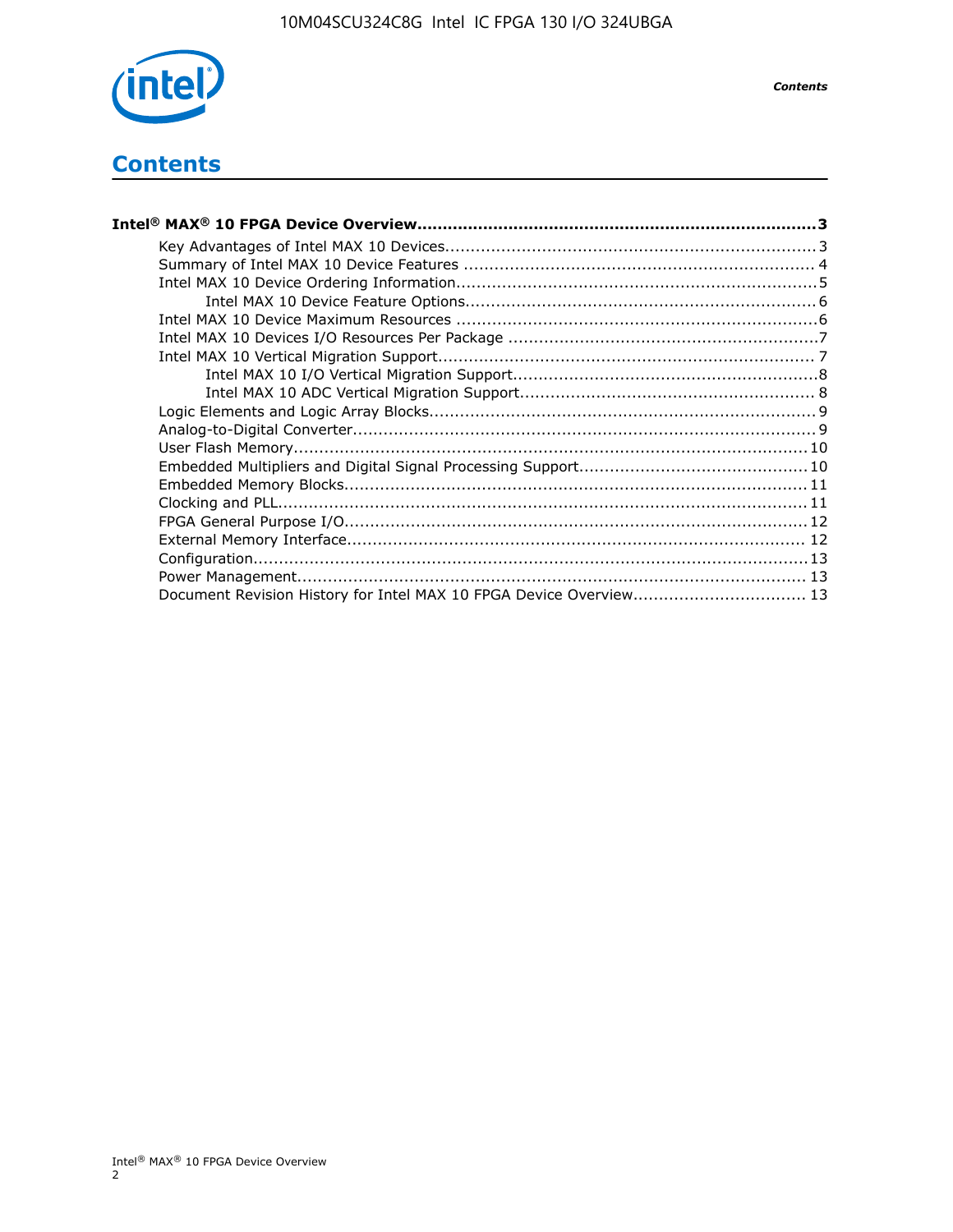

## **Intel® MAX® 10 FPGA Device Overview**

Intel® MAX® 10 devices are single-chip, non-volatile low-cost programmable logic devices (PLDs) to integrate the optimal set of system components.

The highlights of the Intel MAX 10 devices include:

- Internally stored dual configuration flash
- User flash memory
- Instant on support
- Integrated analog-to-digital converters (ADCs)
- Single-chip Nios II soft core processor support

Intel MAX 10 devices are the ideal solution for system management, I/O expansion, communication control planes, industrial, automotive, and consumer applications.

#### **Related Links**

[Intel MAX 10 FPGA Device Datasheet](https://www.altera.com/documentation/mcn1397700832153.html#mcn1397643748870)

## **Key Advantages of Intel MAX 10 Devices**

#### **Table 1. Key Advantages of Intel MAX 10 Devices**

| <b>Advantage</b>               | <b>Supporting Feature</b>                                                                                                                                                                                  |
|--------------------------------|------------------------------------------------------------------------------------------------------------------------------------------------------------------------------------------------------------|
| Simple and fast configuration  | Secure on-die flash memory enables device configuration in less than 10 ms                                                                                                                                 |
| Flexibility and integration    | Single device integrating PLD logic, RAM, flash memory, digital signal<br>processing (DSP), ADC, phase-locked loop (PLL), and I/Os<br>Small packages available from 3 mm $\times$ 3 mm                     |
| Low power                      | Sleep mode—significant standby power reduction and resumption in less than<br>$1 \text{ ms}$<br>Longer battery life-resumption from full power-off in less than 10 ms                                      |
| 20-year-estimated life cycle   | Built on TSMC's 55 nm embedded flash process technology                                                                                                                                                    |
| High productivity design tools | Intel Quartus <sup>®</sup> Prime Lite edition (no cost license)<br>Platform Designer (Standard) system integration tool<br>DSP Builder for Intel FPGAs<br>Nios <sup>®</sup> II Embedded Design Suite (EDS) |

Intel Corporation. All rights reserved. Intel, the Intel logo, Altera, Arria, Cyclone, Enpirion, MAX, Nios, Quartus and Stratix words and logos are trademarks of Intel Corporation or its subsidiaries in the U.S. and/or other countries. Intel warrants performance of its FPGA and semiconductor products to current specifications in accordance with Intel's standard warranty, but reserves the right to make changes to any products and services at any time without notice. Intel assumes no responsibility or liability arising out of the application or use of any information, product, or service described herein except as expressly agreed to in writing by Intel. Intel customers are advised to obtain the latest version of device specifications before relying on any published information and before placing orders for products or services. \*Other names and brands may be claimed as the property of others.

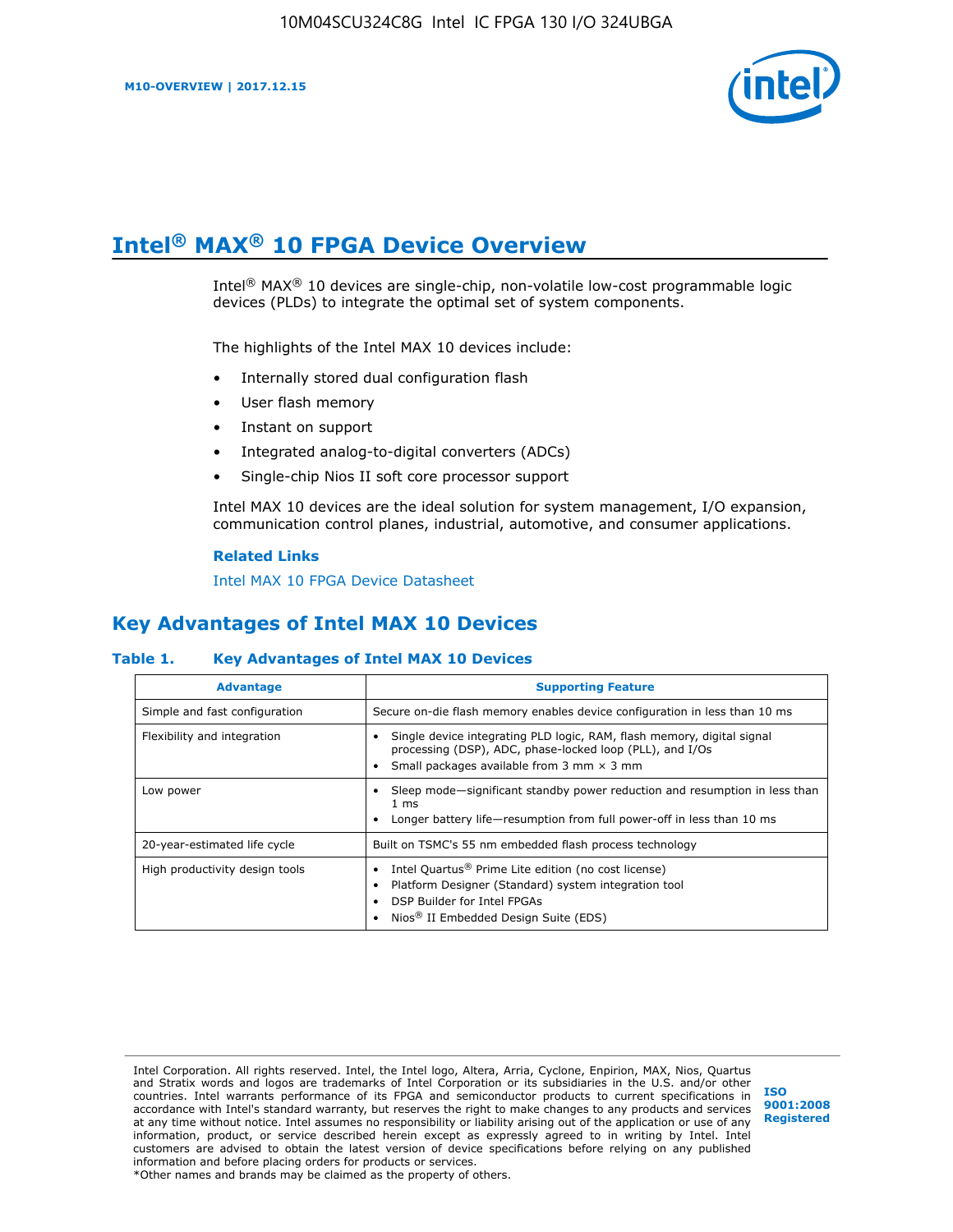

## **Summary of Intel MAX 10 Device Features**

#### **Table 2. Summary of Features for Intel MAX 10 Devices**

| <b>Feature</b>                       | <b>Description</b>                                                                                                                                                                                                                                                                                         |
|--------------------------------------|------------------------------------------------------------------------------------------------------------------------------------------------------------------------------------------------------------------------------------------------------------------------------------------------------------|
| Technology                           | 55 nm TSMC Embedded Flash (Flash + SRAM) process technology                                                                                                                                                                                                                                                |
| Packaging                            | Low cost, small form factor packages-support multiple packaging<br>technologies and pin pitches<br>Multiple device densities with compatible package footprints for seamless<br>migration between different device densities<br>RoHS6-compliant                                                            |
| Core architecture                    | 4-input look-up table (LUT) and single register logic element (LE)<br>$\bullet$<br>LEs arranged in logic array block (LAB)<br>$\bullet$<br>Embedded RAM and user flash memory<br>$\bullet$<br>Clocks and PLLs<br>$\bullet$<br>Embedded multiplier blocks<br>$\bullet$<br>General purpose I/Os<br>$\bullet$ |
| Internal memory blocks               | M9K-9 kilobits (Kb) memory blocks<br>$\bullet$<br>Cascadable blocks to create RAM, dual port, and FIFO functions<br>$\bullet$                                                                                                                                                                              |
| User flash memory (UFM)              | User accessible non-volatile storage<br>$\bullet$<br>High speed operating frequency<br>$\bullet$<br>Large memory size<br>High data retention<br>$\bullet$<br>Multiple interface option                                                                                                                     |
| Embedded multiplier blocks           | One $18 \times 18$ or two 9 $\times$ 9 multiplier modes<br>$\bullet$<br>Cascadable blocks enabling creation of filters, arithmetic functions, and image<br>processing pipelines                                                                                                                            |
| <b>ADC</b>                           | 12-bit successive approximation register (SAR) type<br>$\bullet$<br>Up to 17 analog inputs<br>$\bullet$<br>Cumulative speed up to 1 million samples per second (MSPS)<br>Integrated temperature sensing capability<br>$\bullet$                                                                            |
| Clock networks                       | Global clocks support<br>$\bullet$<br>High speed frequency in clock network                                                                                                                                                                                                                                |
| Internal oscillator                  | Built-in internal ring oscillator                                                                                                                                                                                                                                                                          |
| PLLs                                 | • Analog-based<br>Low jitter<br>$\bullet$<br>High precision clock synthesis<br>$\bullet$<br>Clock delay compensation<br>$\bullet$<br>Zero delay buffering<br>$\bullet$<br>Multiple output taps<br>$\bullet$                                                                                                |
| General-purpose I/Os (GPIOs)         | • Multiple I/O standards support<br>On-chip termination (OCT)<br>$\bullet$<br>Up to 830 megabits per second (Mbps) LVDS receiver, 800 Mbps LVDS<br>transmitter                                                                                                                                             |
| External memory interface (EMIF) (1) | Supports up to 600 Mbps external memory interfaces:<br>continued                                                                                                                                                                                                                                           |

<sup>(1)</sup> EMIF is only supported in selected Intel MAX 10 device density and package combinations. Refer to the *External Memory Interface User Guide* for more information.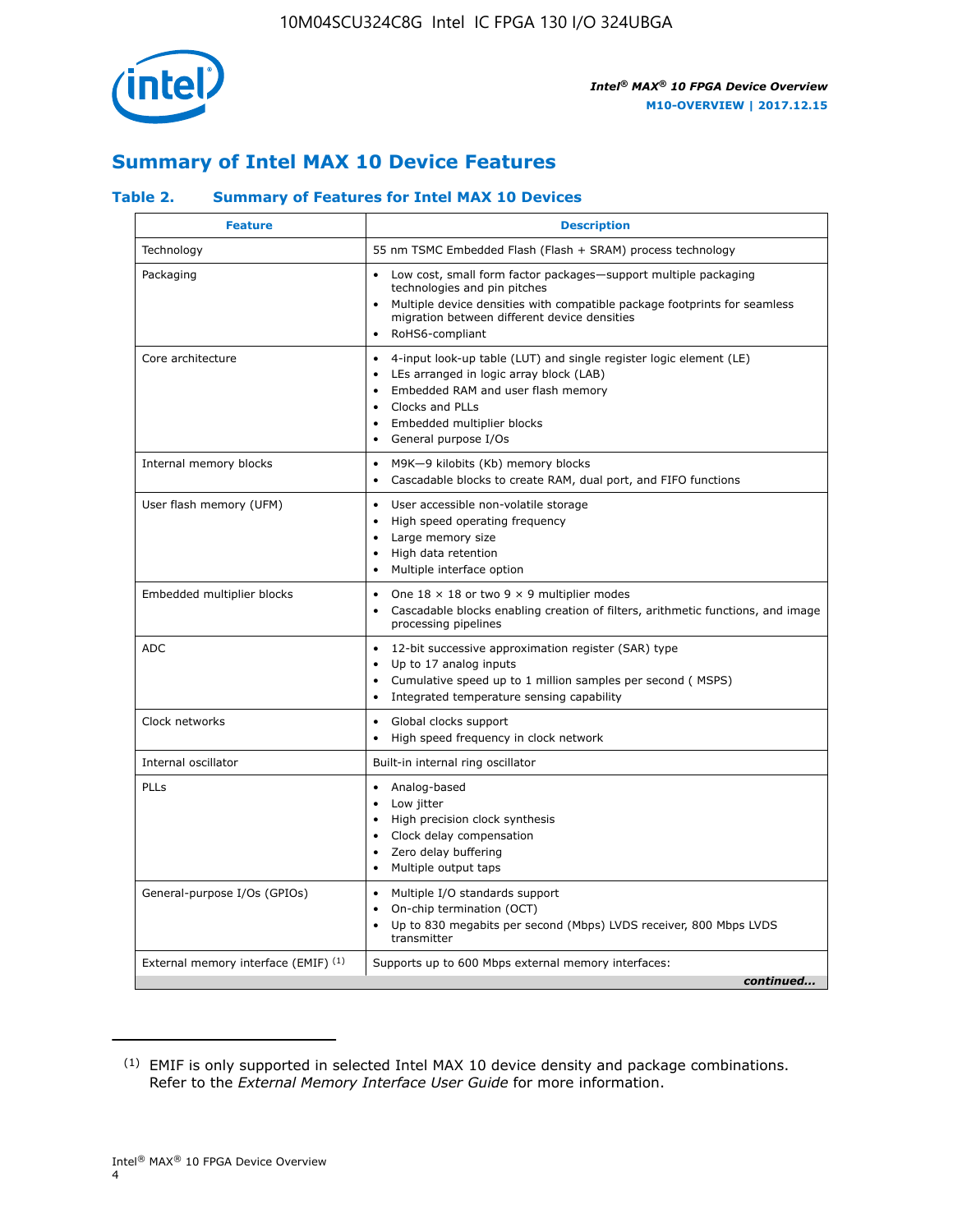

| <b>Feature</b>                | <b>Description</b>                                                                                                                                                                                                                                                                                                                                                                                                          |  |  |  |
|-------------------------------|-----------------------------------------------------------------------------------------------------------------------------------------------------------------------------------------------------------------------------------------------------------------------------------------------------------------------------------------------------------------------------------------------------------------------------|--|--|--|
|                               | DDR3, DDR3L, DDR2, LPDDR2 (on 10M16, 10M25, 10M40, and 10M50.)<br>SRAM (Hardware support only)<br><i>Note:</i> For 600 Mbps performance, -6 device speed grade is required.<br>Performance varies according to device grade (commercial, industrial, or<br>automotive) and device speed grade $(-6 \text{ or } -7)$ . Refer to the <i>Intel MAX</i><br>10 FPGA Device Datasheet or External Memory Interface Spec Estimator |  |  |  |
|                               | for more details.                                                                                                                                                                                                                                                                                                                                                                                                           |  |  |  |
| Configuration                 | Internal configuration<br>JTAG<br>٠<br>Advanced Encryption Standard (AES) 128-bit encryption and compression<br>options<br>Flash memory data retention of 20 years at 85 $^{\circ}$ C                                                                                                                                                                                                                                       |  |  |  |
| Flexible power supply schemes | Single- and dual-supply device options<br>Dynamically controlled input buffer power down<br>Sleep mode for dynamic power reduction                                                                                                                                                                                                                                                                                          |  |  |  |

## **Intel MAX 10 Device Ordering Information**

#### **Figure 1. Sample Ordering Code and Available Options for Intel MAX 10 Devices**



*Note:* The –I6 and –A6 speed grades of the Intel MAX 10 FPGA devices are not available by default in the Intel Quartus Prime software. Contact your local Intel sales representatives for support.

#### **Related Links**

#### [Intel FPGA Product Selector](http://www.altera.com/products/selector/psg-selector.html)

Provides the latest information about Intel FPGAs.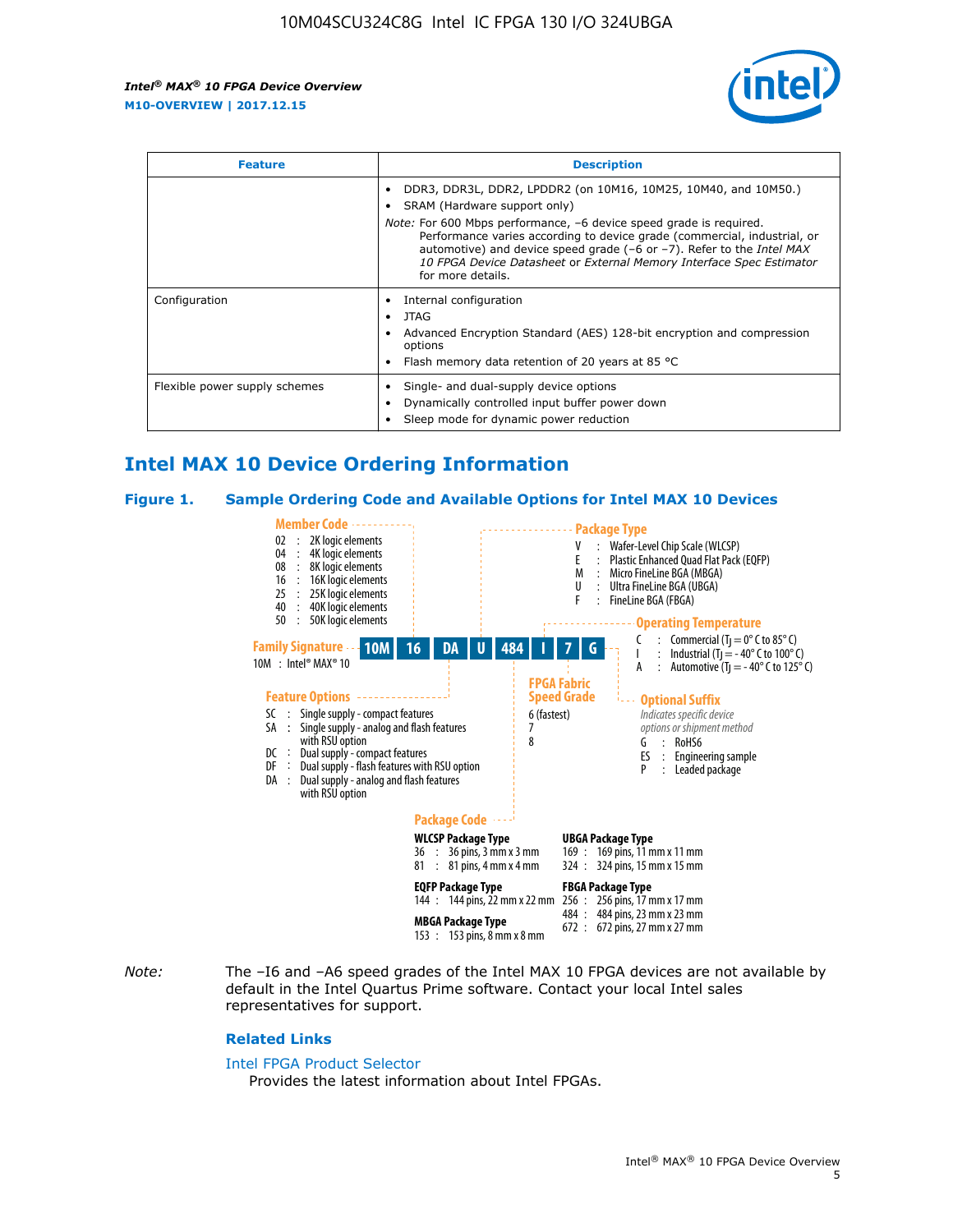

## **Intel MAX 10 Device Feature Options**

#### **Table 3. Feature Options for Intel MAX 10 Devices**

| <b>Option</b> | <b>Feature</b>                                                                                                                                                                          |
|---------------|-----------------------------------------------------------------------------------------------------------------------------------------------------------------------------------------|
| Compact       | Devices with core architecture featuring single configuration image with self-configuration capability                                                                                  |
| Flash         | Devices with core architecture featuring:<br>Dual configuration image with self-configuration capability<br>Remote system upgrade capability<br>Memory initialization                   |
| Analog        | Devices with core architecture featuring:<br>Dual configuration image with self-configuration capability<br>Remote system upgrade capability<br>Memory initialization<br>Integrated ADC |

## **Intel MAX 10 Device Maximum Resources**

#### **Table 4. Maximum Resource Counts for Intel MAX 10 Devices**

|                 | <b>Resource</b>              | <b>Device</b>  |              |              |                |                |                |                |
|-----------------|------------------------------|----------------|--------------|--------------|----------------|----------------|----------------|----------------|
|                 |                              | <b>10M02</b>   | <b>10M04</b> | <b>10M08</b> | <b>10M16</b>   | <b>10M25</b>   | <b>10M40</b>   | <b>10M50</b>   |
|                 | Logic Elements (LE) (K)      | 2              | 4            | 8            | 16             | 25             | 40             | 50             |
| M9K Memory (Kb) |                              | 108            | 189          | 378          | 549            | 675            | 1,260          | 1,638          |
|                 | User Flash Memory (Kb) (2)   | 96             | 1,248        | 1,376        | 2,368          | 3,200          | 5,888          | 5,888          |
|                 | $18 \times 18$ Multiplier    |                | 20           | 24           | 45             | 55             | 125            | 144            |
| <b>PLL</b>      |                              | $\overline{2}$ | 2            | 2            | 4              | $\overline{4}$ | 4              | $\overline{4}$ |
| GPIO            |                              | 246            | 246          | 250          | 320            | 360            | 500            | 500            |
| <b>LVDS</b>     | Dedicated<br>Transmitter     | 15             | 15           | 15           | 22             | 24             | 30             | 30             |
|                 | Emulated<br>Transmitter      | 114            | 114          | 116          | 151            | 171            | 241            | 241            |
|                 | Dedicated Receiver           | 114            | 114          | 116          | 151            | 171            | 241            | 241            |
|                 | Internal Configuration Image | $\mathbf{1}$   | 2            | 2            | $\overline{2}$ | 2              | $\overline{2}$ | $\overline{2}$ |
| <b>ADC</b>      |                              |                | 1            | 1            | 1              | 2              | 2              | $\overline{2}$ |

<sup>(2)</sup> The maximum possible value including user flash memory and configuration flash memory. For more information, refer to [Intel MAX 10 User Flash Memory User Guide](https://www.altera.com/documentation/vgo1395753117436.html#vgo1395811844282).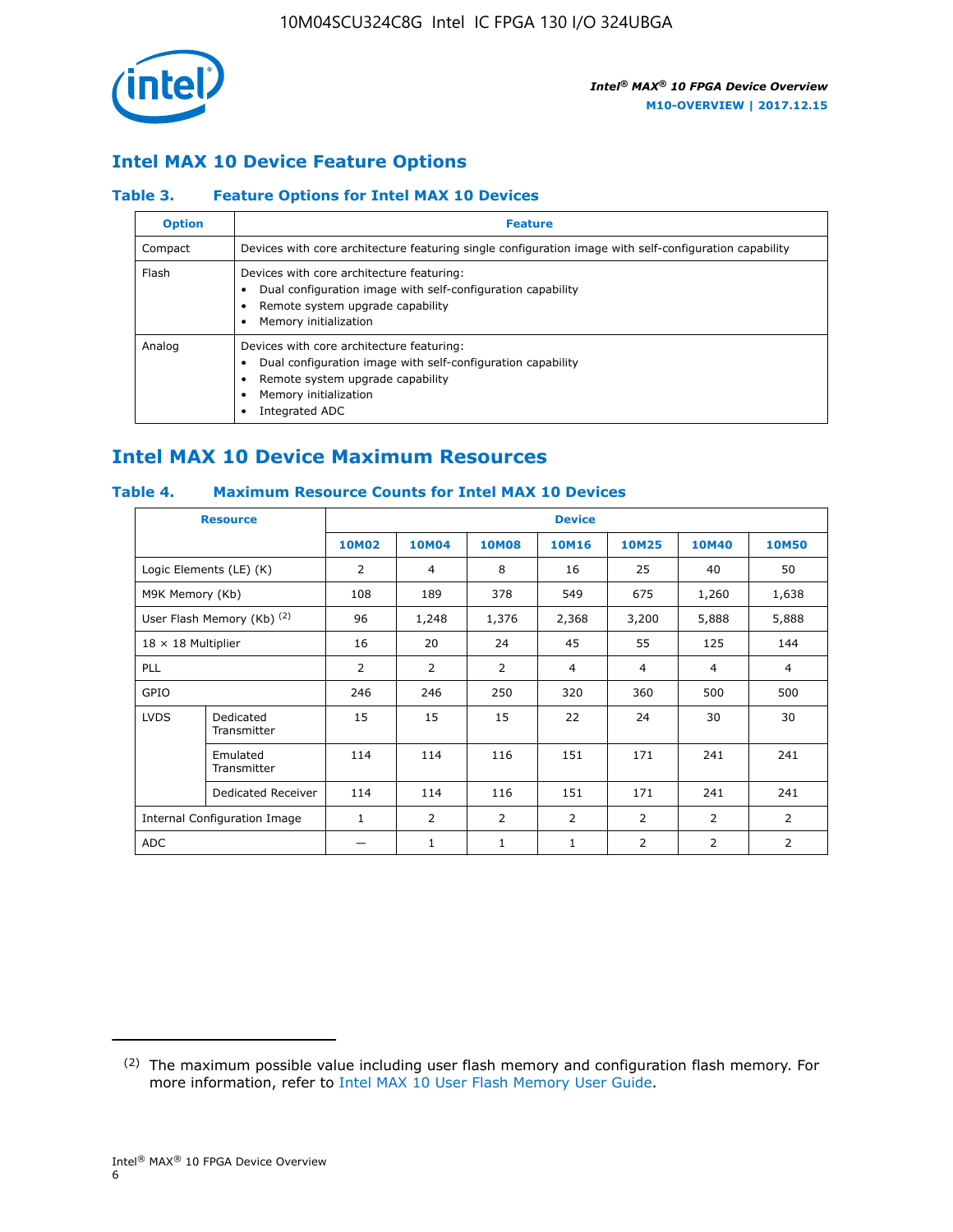

## **Intel MAX 10 Devices I/O Resources Per Package**

#### **Table 5. Package Plan for Intel MAX 10 Single Power Supply Devices**

| <b>Device</b> |                   | <b>Package</b>                     |                      |                             |                                      |     |  |  |  |
|---------------|-------------------|------------------------------------|----------------------|-----------------------------|--------------------------------------|-----|--|--|--|
|               | <b>Type</b>       | M153<br>153-pin MBGA               | U169<br>169-pin UBGA | <b>U324</b><br>324-pin UBGA | E144<br>144-pin EQFP                 |     |  |  |  |
|               | <b>Size</b>       | $8 \text{ mm} \times 8 \text{ mm}$ | 11 mm $\times$ 11 mm | $15$ mm $\times$ 15 mm      | $22 \text{ mm} \times 22 \text{ mm}$ |     |  |  |  |
|               | <b>Ball Pitch</b> | $0.5$ mm                           | $0.8$ mm             | $0.8$ mm                    | $0.5$ mm                             |     |  |  |  |
| 10M02         |                   | 112                                | 130                  | 246                         | 101                                  |     |  |  |  |
| 10M04         |                   | 112                                | 130                  | 246                         | 101                                  |     |  |  |  |
| 10M08         |                   | 112<br>130                         |                      | 246                         | 101                                  |     |  |  |  |
| 10M16         |                   |                                    | 130                  |                             | 246                                  | 101 |  |  |  |
| 10M25         |                   |                                    |                      |                             | 101                                  |     |  |  |  |
| 10M40         |                   |                                    |                      |                             | 101                                  |     |  |  |  |
| 10M50         |                   |                                    |                      |                             | 101                                  |     |  |  |  |

#### **Table 6. Package Plan for Intel MAX 10 Dual Power Supply Devices**

| <b>Device</b> |                   | <b>Package</b> |                                                 |                                                                    |                           |                           |                             |  |  |
|---------------|-------------------|----------------|-------------------------------------------------|--------------------------------------------------------------------|---------------------------|---------------------------|-----------------------------|--|--|
|               | <b>Type</b>       | <b>V36</b>     | <b>V81</b>                                      | <b>U324</b><br>36-pin WLCSP 81-pin WLCSP 324-pin UBGA 256-pin FBGA | <b>F256</b>               | F484<br>484-pin FBGA      | <b>F672</b><br>672-pin FBGA |  |  |
|               | <b>Size</b>       |                | $3$ mm $\times$ 3 mm $\vert$ 4 mm $\times$ 4 mm | $15$ mm $\times$ 15<br>mm                                          | $17$ mm $\times$ 17<br>mm | $23$ mm $\times$ 23<br>mm | $27$ mm $\times$ 27<br>mm   |  |  |
|               | <b>Ball Pitch</b> | $0.4$ mm       | $0.4$ mm                                        | $0.8$ mm                                                           | 1.0 <sub>mm</sub>         | 1.0 <sub>mm</sub>         | 1.0 <sub>mm</sub>           |  |  |
| 10M02         |                   | 27             |                                                 | 160                                                                |                           |                           |                             |  |  |
| 10M04         |                   |                |                                                 | 246                                                                | 178                       |                           |                             |  |  |
| 10M08         |                   |                | 56                                              | 246                                                                | 178                       | 250                       |                             |  |  |
| 10M16         |                   |                |                                                 | 246                                                                | 178                       | 320                       |                             |  |  |
| 10M25         |                   |                |                                                 |                                                                    | 178                       | 360                       |                             |  |  |
| 10M40         |                   |                |                                                 |                                                                    | 178                       | 360                       | 500                         |  |  |
| 10M50         |                   |                |                                                 |                                                                    | 178                       | 360                       | 500                         |  |  |

#### **Related Links**

- [Intel MAX 10 General Purpose I/O User Guide](https://www.altera.com/documentation/sam1393999966669.html#sam1394000084476)
- [Intel MAX 10 High-Speed LVDS I/O User Guide](https://www.altera.com/documentation/sam1394433606063.html#sam1394433911642)

## **Intel MAX 10 Vertical Migration Support**

Vertical migration supports the migration of your design to other Intel MAX 10 devices of different densities in the same package with similar I/O and ADC resources.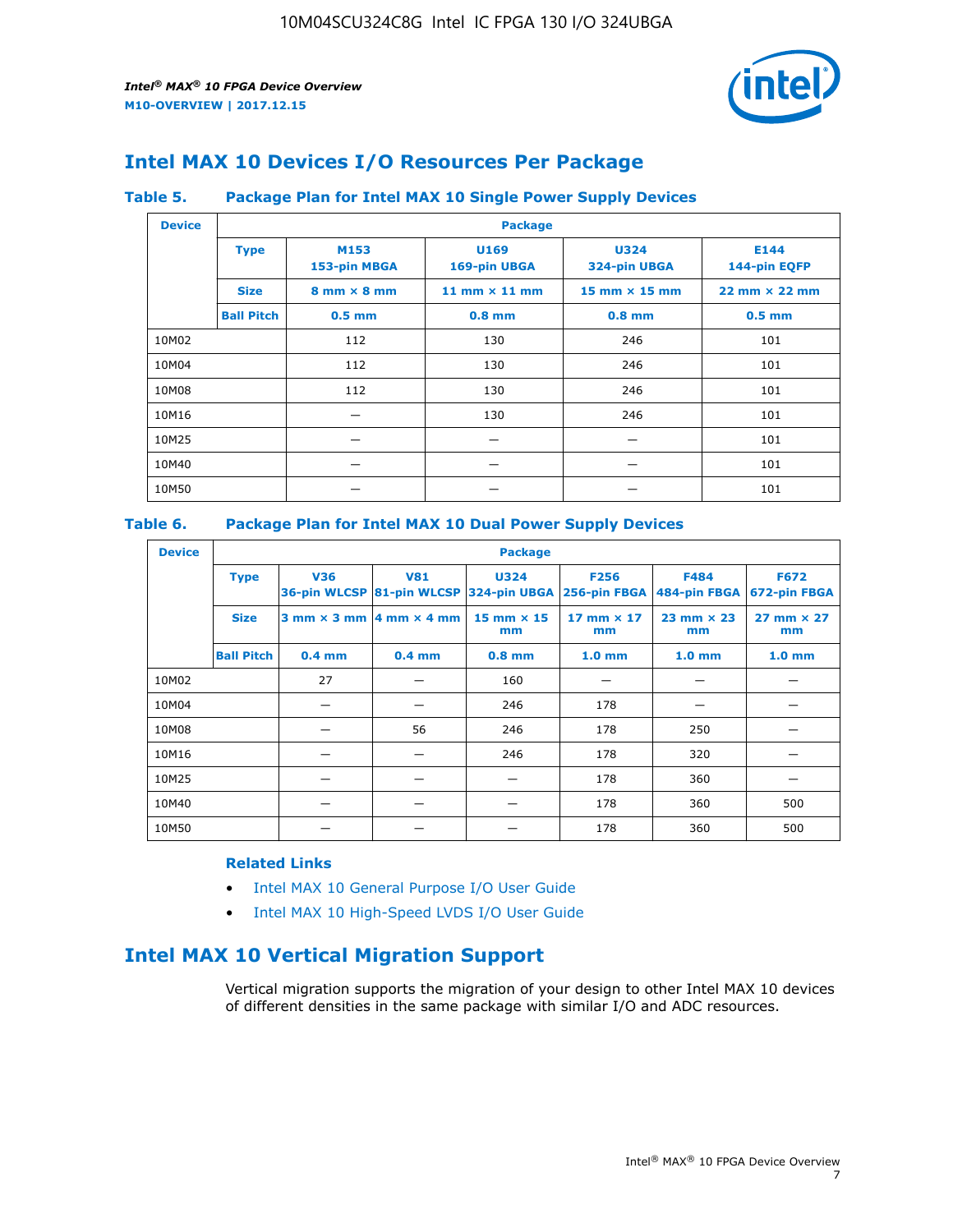

## **Intel MAX 10 I/O Vertical Migration Support**

#### **Figure 2. Migration Capability Across Intel MAX 10 Devices**

- The arrows indicate the migration paths. The devices included in each vertical migration path are shaded. Non-migratable devices are omitted. Some packages have several migration paths. Devices with lesser I/O resources in the same path have lighter shades.
- To achieve the full I/O migration across product lines in the same migration path, restrict I/Os usage to match the product line with the lowest I/O count.

|               | <b>Package</b>                   |            |      |      |             |                  |                                    |      |      |
|---------------|----------------------------------|------------|------|------|-------------|------------------|------------------------------------|------|------|
| <b>Device</b> | <b>V36</b>                       | <b>V81</b> | M153 | U169 | <b>U324</b> | F <sub>256</sub> | E144                               | F484 | F672 |
| 10M02         |                                  |            |      |      | 7           |                  |                                    |      |      |
| 10M04         |                                  |            |      |      |             |                  |                                    |      |      |
| 10M08         |                                  |            |      |      |             |                  |                                    |      |      |
| 10M16         |                                  |            |      |      |             |                  |                                    |      |      |
| 10M25         |                                  |            |      |      |             |                  |                                    |      |      |
| 10M40         |                                  |            |      |      |             |                  |                                    |      |      |
| 10M50         |                                  |            |      |      |             |                  |                                    |      |      |
|               | <b>Dual Power Supply Devices</b> |            |      |      |             |                  | <b>Single Power Supply Devices</b> |      |      |

*Note:* To verify the pin migration compatibility, use the Pin Migration View window in the Intel Quartus Prime software Pin Planner.

#### **Intel MAX 10 ADC Vertical Migration Support**

#### **Figure 3. ADC Vertical Migration Across Intel MAX 10 Devices**

The arrows indicate the ADC migration paths. The devices included in each vertical migration path are shaded.

|                                                                                                                                                                                                                         | Package |      |      |                  |      |      |      |  |
|-------------------------------------------------------------------------------------------------------------------------------------------------------------------------------------------------------------------------|---------|------|------|------------------|------|------|------|--|
| <b>Device</b>                                                                                                                                                                                                           | M153    | U169 | U324 | F <sub>256</sub> | E144 | F484 | F672 |  |
| 10M04                                                                                                                                                                                                                   |         |      |      |                  |      |      |      |  |
| 10M08                                                                                                                                                                                                                   |         |      |      |                  |      |      |      |  |
| 10M16                                                                                                                                                                                                                   |         |      |      |                  |      |      |      |  |
| 10M25                                                                                                                                                                                                                   |         |      |      |                  |      |      |      |  |
| 10M40                                                                                                                                                                                                                   |         |      |      |                  |      |      |      |  |
| 10M50                                                                                                                                                                                                                   |         |      |      |                  |      |      |      |  |
| Dual ADC Device: Each ADC (ADC1 and ADC2) supports 1 dedicated analog input pin and 8 dual function pins.<br><b>Single ADC Device:</b> Single ADC that supports 1 dedicated analog input pin and 16 dual function pins. |         |      |      |                  |      |      |      |  |

**Single ADC Device:** Single ADC that supports 1 dedicated analog input pin and 8 dual function pins.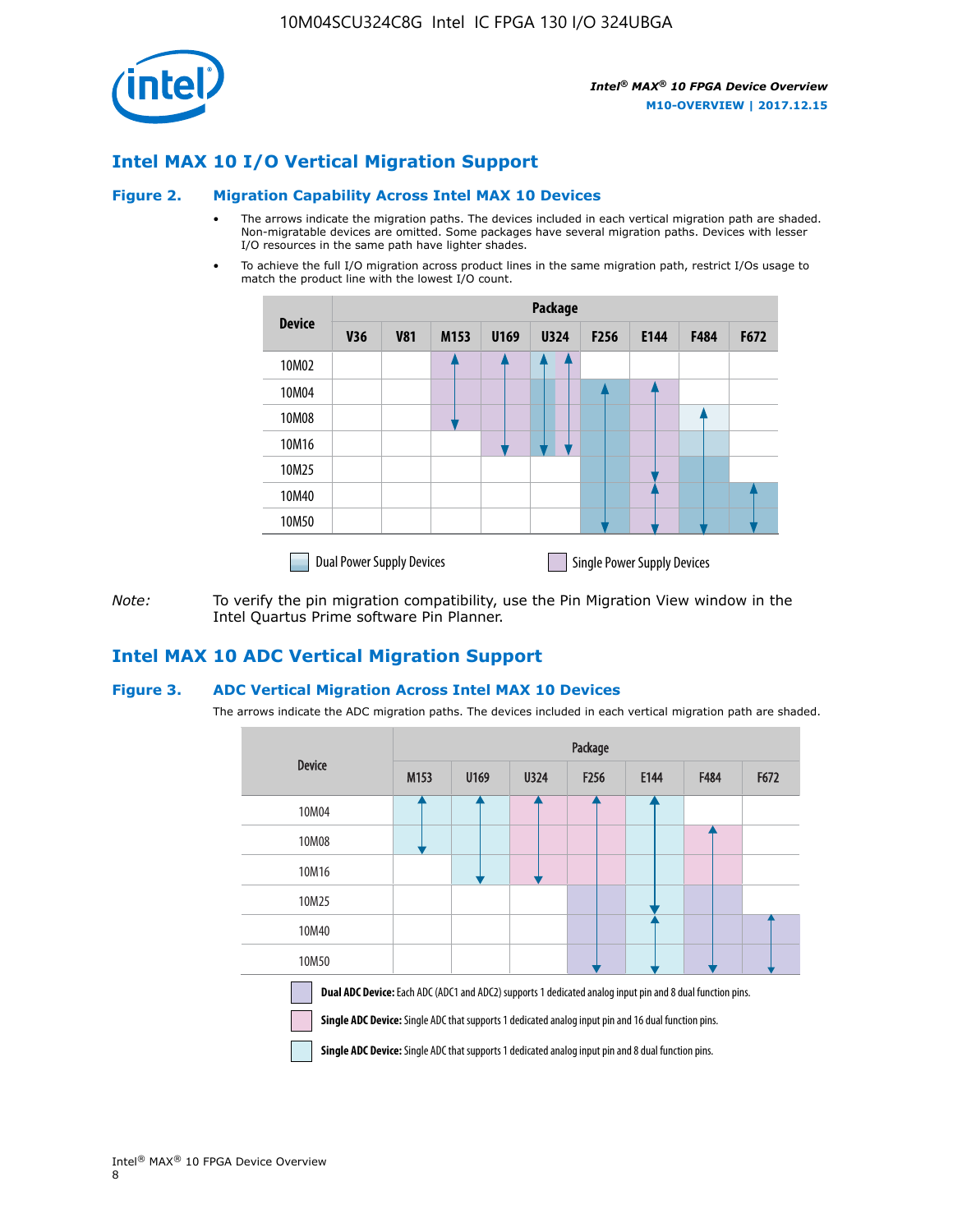

#### **Table 7. Pin Migration Conditions for ADC Migration**

| <b>Source</b>     | <b>Target</b>     | <b>Migratable Pins</b>                                                                                            |
|-------------------|-------------------|-------------------------------------------------------------------------------------------------------------------|
| Single ADC device | Single ADC device | You can migrate all ADC input pins                                                                                |
| Dual ADC device   | Dual ADC device   |                                                                                                                   |
| Single ADC device | Dual ADC device   | One dedicated analog input pin.                                                                                   |
| Dual ADC device   | Single ADC device | Eight dual function pins from the ADC1 block of the<br>٠<br>source device to the ADC1 block of the target device. |

## **Logic Elements and Logic Array Blocks**

The LAB consists of 16 logic elements (LE) and a LAB-wide control block. An LE is the smallest unit of logic in the Intel MAX 10 device architecture. Each LE has four inputs, a four-input look-up table (LUT), a register, and output logic. The four-input LUT is a function generator that can implement any function with four variables.

#### **Figure 4. Intel MAX 10 Device Family LEs**



#### **Analog-to-Digital Converter**

Intel MAX 10 devices feature up to two ADCs. You can use the ADCs to monitor many different signals, including on-chip temperature.

#### **Table 8. ADC Features**

| <b>Feature</b>             | <b>Description</b>                                                                                                                                                                                  |
|----------------------------|-----------------------------------------------------------------------------------------------------------------------------------------------------------------------------------------------------|
| 12-bit resolution          | Translates analog signal to digital data for information processing, computing,<br>data transmission, and control systems<br>Provides a 12-bit digital representation of the observed analog signal |
| Up to 1 MSPS sampling rate | Monitors single-ended external inputs with a cumulative sampling rate of 25<br>kilosamples per second to 1 MSPS in normal mode                                                                      |
|                            |                                                                                                                                                                                                     |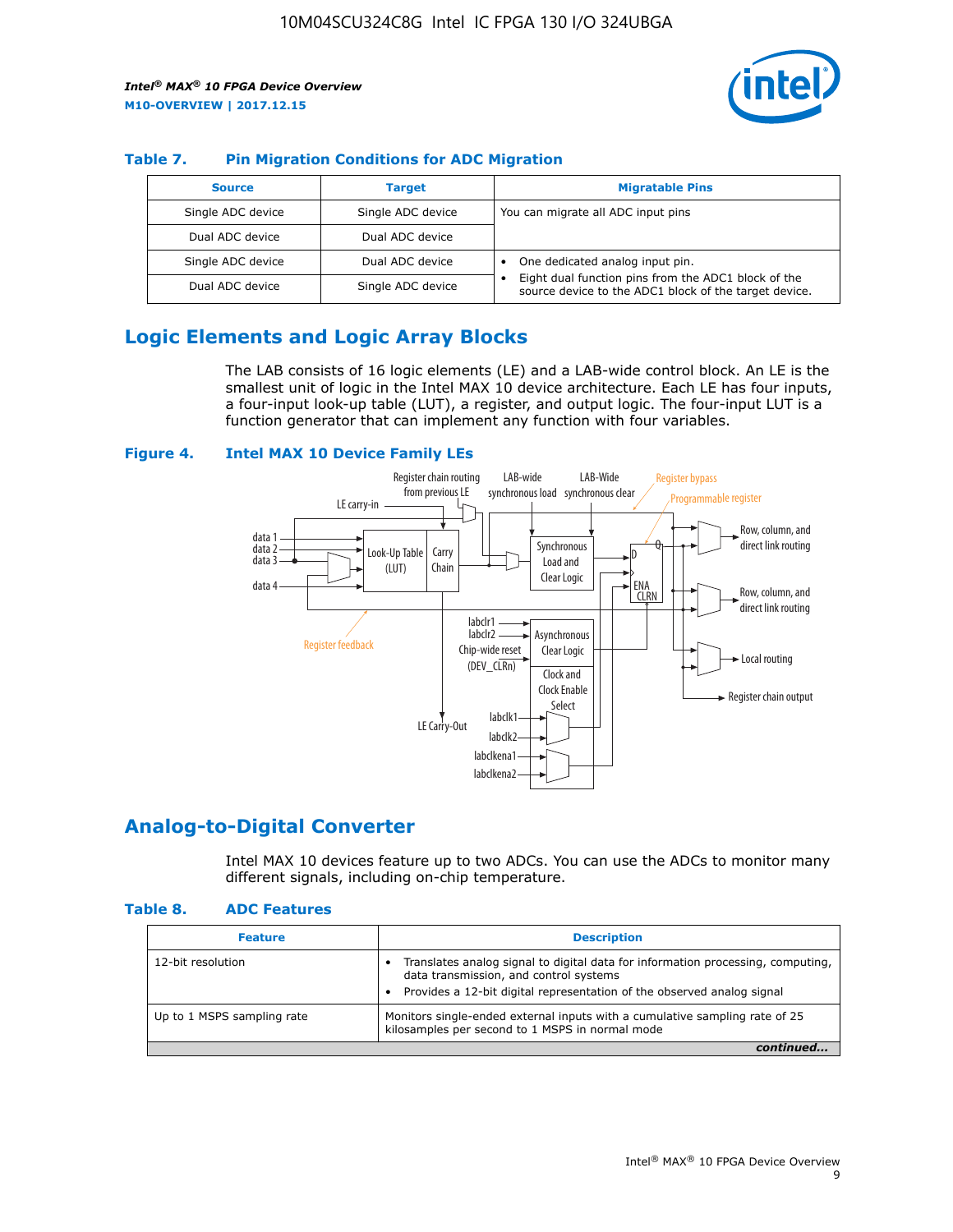

| <b>Feature</b>                                                  | <b>Description</b>                                                                                                                    |  |
|-----------------------------------------------------------------|---------------------------------------------------------------------------------------------------------------------------------------|--|
| Up to 17 single-ended external inputs<br>for single ADC devices | One dedicated analog and 16 dual function input pins                                                                                  |  |
| Up to 18 single-ended external inputs<br>for dual ADC devices   | One dedicated analog and eight dual-function input pins in each ADC block<br>Simultaneous measurement capability for dual ADC devices |  |
| On-chip temperature sensor                                      | Monitors external temperature data input with a sampling rate of up to 50<br>kilosamples per second                                   |  |

## **User Flash Memory**

The user flash memory (UFM) block in Intel MAX 10 devices stores non-volatile information.

UFM provides an ideal storage solution that you can access using Avalon Memory-Mapped (Avalon-MM) slave interface protocol.

#### **Table 9. UFM Features**

| <b>Features</b>     | <b>Capacity</b>                                                             |
|---------------------|-----------------------------------------------------------------------------|
| Endurance           | Counts to at least 10,000 program/erase cycles                              |
| Data retention      | 20 years at 85 $^{\circ}$ C<br>٠<br>10 years at 100 °C<br>$\bullet$         |
| Operating frequency | Maximum 116 MHz for parallel interface and 7.25 MHz for<br>serial interface |
| Data length         | Stores data up to 32 bits length in parallel                                |

## **Embedded Multipliers and Digital Signal Processing Support**

Intel MAX 10 devices support up to 144 embedded multiplier blocks. Each block supports one individual  $18 \times 18$ -bit multiplier or two individual  $9 \times 9$ -bit multipliers.

With the combination of on-chip resources and external interfaces in Intel MAX 10 devices, you can build DSP systems with high performance, low system cost, and low power consumption.

You can use the Intel MAX 10 device on its own or as a DSP device co-processor to improve price-to-performance ratios of DSP systems.

You can control the operation of the embedded multiplier blocks using the following options:

- Parameterize the relevant IP cores with the Intel Quartus Prime parameter editor
- Infer the multipliers directly with VHDL or Verilog HDL

System design features provided for Intel MAX 10 devices: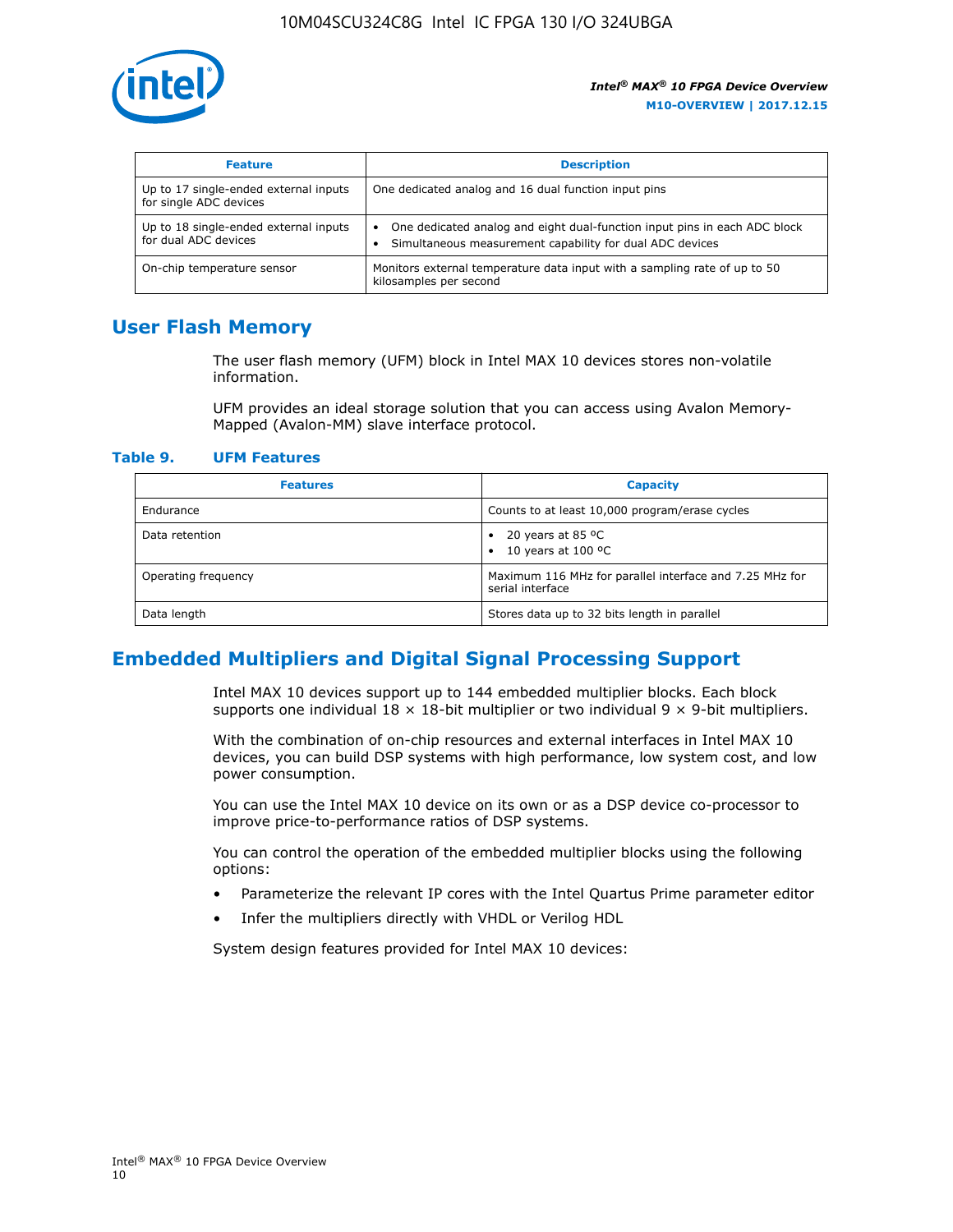

- DSP IP cores:
	- Common DSP processing functions such as finite impulse response (FIR), fast Fourier transform (FFT), and numerically controlled oscillator (NCO) functions
	- Suites of common video and image processing functions
- Complete reference designs for end-market applications
- DSP Builder for Intel FPGAs interface tool between the Intel Quartus Prime software and the MathWorks Simulink and MATLAB design environments
- DSP development kits

#### **Embedded Memory Blocks**

The embedded memory structure consists of M9K memory blocks columns. Each M9K memory block of a Intel MAX 10 device provides 9 Kb of on-chip memory capable of operating at up to 284 MHz. The embedded memory structure consists of M9K memory blocks columns. Each M9K memory block of a Intel MAX 10 device provides 9 Kb of on-chip memory. You can cascade the memory blocks to form wider or deeper logic structures.

You can configure the M9K memory blocks as RAM, FIFO buffers, or ROM.

The Intel MAX 10 device memory blocks are optimized for applications such as high throughput packet processing, embedded processor program, and embedded data storage.

| <b>Operation Modes</b> | <b>Port Widths</b>                                                            |
|------------------------|-------------------------------------------------------------------------------|
| Single port            | $x1, x2, x4, x8, x9, x16, x18, x32, and x36$                                  |
| Simple dual port       | $x1, x2, x4, x8, x9, x16, x18, x32, and x36$                                  |
| True dual port         | $\times1, \times2, \times4, \times8, \times9, \times16, \text{and } \times18$ |

#### **Table 10. M9K Operation Modes and Port Widths**

## **Clocking and PLL**

Intel MAX 10 devices offer the following resources: global clock (GCLK) networks and phase-locked loops (PLLs) with a 116-MHz built-in oscillator.

Intel MAX 10 devices support up to 20 global clock (GCLK) networks with operating frequency up to 450 MHz. The GCLK networks have high drive strength and low skew.

The PLLs provide robust clock management and synthesis for device clock management, external system clock management, and I/O interface clocking. The high precision and low jitter PLLs offers the following features:

- Reduction in the number of oscillators required on the board
- Reduction in the device clock pins through multiple clock frequency synthesis from a single reference clock source
- Frequency synthesis
- On-chip clock de-skew
- Jitter attenuation
- Dynamic phase-shift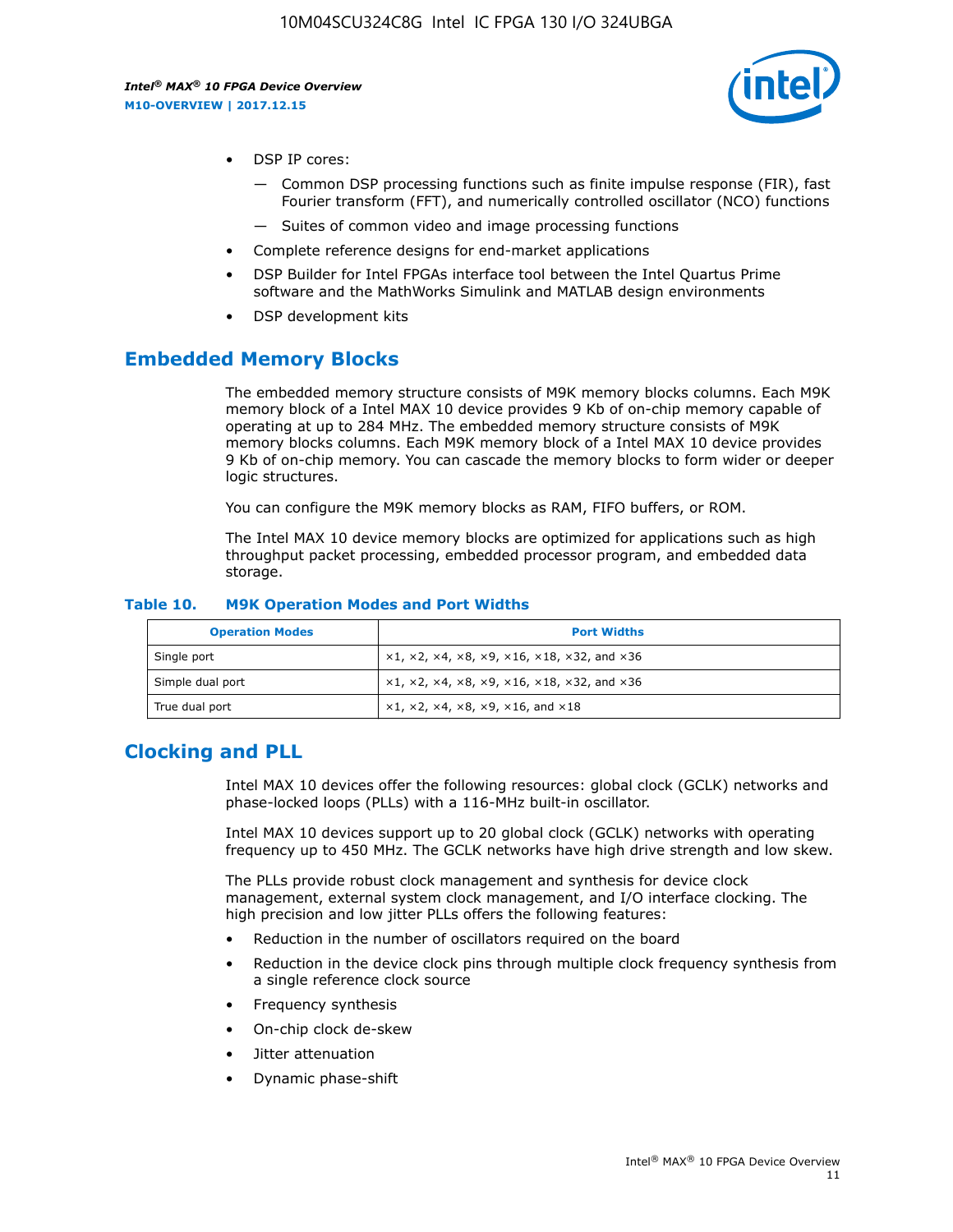

- Zero delay buffer
- Counter reconfiguration
- Bandwidth reconfiguration
- Programmable output duty cycle
- PLL cascading
- Reference clock switchover
- Driving of the ADC block

## **FPGA General Purpose I/O**

The Intel MAX 10 I/O buffers support a range of programmable features.

These features increase the flexibility of I/O utilization and provide an alternative to reduce the usage of external discrete components such as a pull-up resistor and a PCI clamp diode.

## **External Memory Interface**

Dual-supply Intel MAX 10 devices feature external memory interfaces solution that uses the I/O elements on the right side of the devices together with the UniPHY IP.

With this solution, you can create external memory interfaces to 16-bit SDRAM components with error correction coding (ECC).

*Note:* The external memory interface feature is available only for dual-supply Intel MAX 10 devices.

#### **Table 11. External Memory Interface Performance**

| <b>External Memory</b><br>Interface <sup>(3)</sup> | <b>I/O Standard</b> | <b>Maximum Width</b> | <b>Maximum Frequency (MHz)</b> |
|----------------------------------------------------|---------------------|----------------------|--------------------------------|
| <b>DDR3 SDRAM</b>                                  | SSTL-15             | 16 bit $+8$ bit ECC  | 303                            |
| <b>DDR3L SDRAM</b>                                 | SSTL-135            | 16 bit $+8$ bit ECC  | 303                            |
| <b>DDR2 SDRAM</b>                                  | SSTL-18             | 16 bit $+8$ bit ECC  | 200                            |
| LPDDR2 SDRAM                                       | $H SUL-12$          | 16 bit without ECC   | 200(4)                         |

#### **Related Links**

[External Memory Interface Spec Estimator](http://www.altera.com/technology/memory/estimator/mem-emif-index.html)

Provides a parametric tool that allows you to find and compare the performance of the supported external memory interfaces in Intel FPGAs.

 $(3)$  The device hardware supports SRAM. Use your own design to interface with SRAM devices.

 $(4)$  To achieve the specified performance, constrain the memory device I/O and core power supply variation to within ±3%. By default, the frequency is 167 MHz.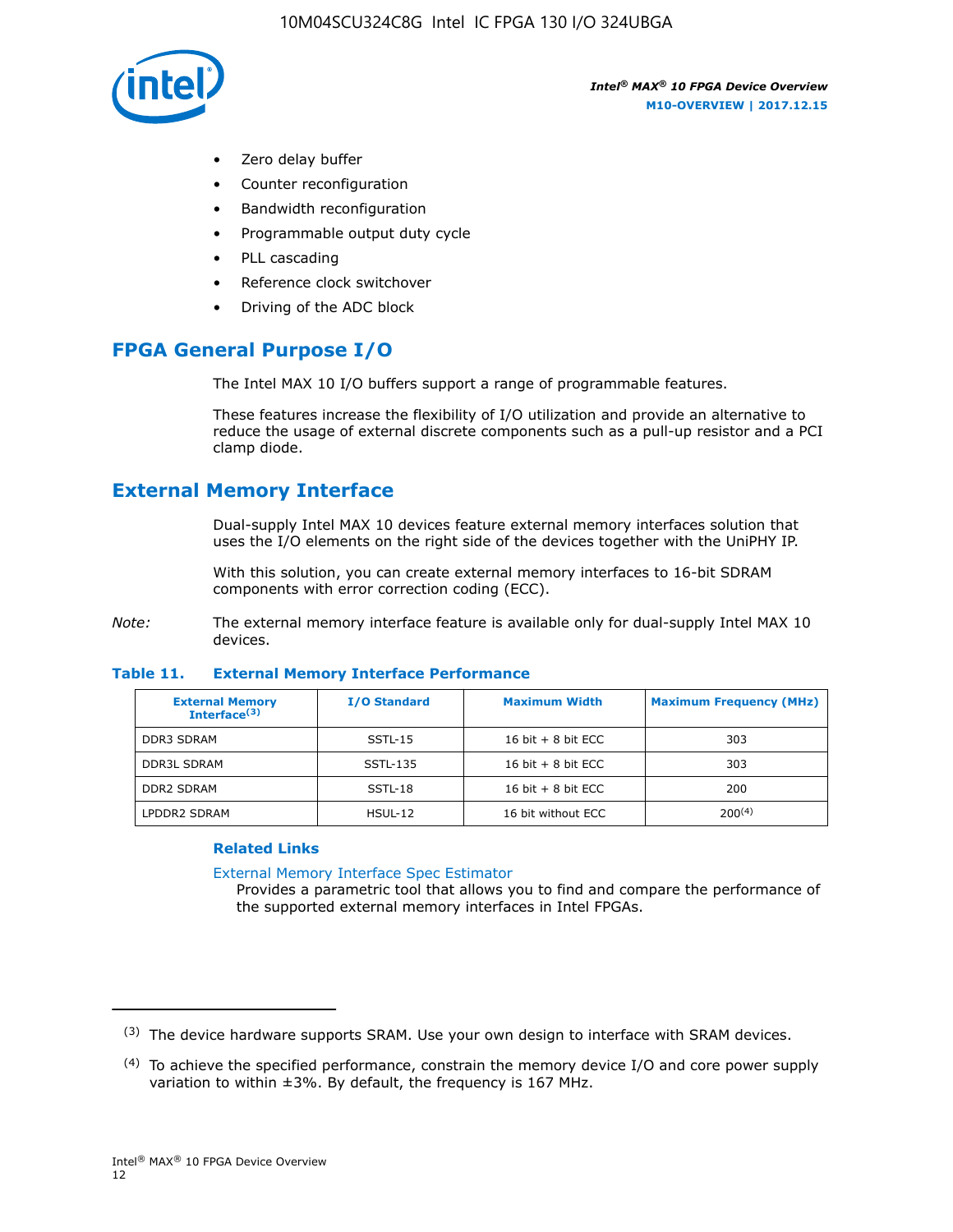

## **Configuration**

#### **Table 12. Configuration Features**

| <b>Feature</b>                    | <b>Description</b>                                                                                                                                                                       |
|-----------------------------------|------------------------------------------------------------------------------------------------------------------------------------------------------------------------------------------|
| Dual configuration                | Stores two configuration images in the configuration flash memory (CFM)<br>Selects the first configuration image to load using the CONFIG SEL pin                                        |
| Design security                   | Supports 128-bit key with non-volatile key programming<br>Limits access of the JTAG instruction during power-up in the JTAG secure mode<br>Unique device ID for each Intel MAX 10 device |
| <b>SEU Mitigation</b>             | Auto-detects cyclic redundancy check (CRC) errors during configuration<br>Provides optional CRC error detection and identification in user mode                                          |
| Dual-purpose configuration<br>pin | Functions as configuration pins prior to user mode<br>$\bullet$<br>Provides options to be used as configuration pin or user I/O pin in user mode                                         |
| Configuration data<br>compression | Decompresses the compressed configuration bitstream data in real-time during<br>configuration<br>Reduces the size of configuration image stored in the CFM                               |
| Instant-on                        | Provides the fastest power-up mode for Intel MAX 10 devices.                                                                                                                             |

#### **Table 13. Configuration Schemes for Intel MAX 10 Devices**

| <b>Configuration Scheme</b> | <b>Compression</b> | <b>Encryption</b> | <b>Dual Image</b><br><b>Configuration</b> | <b>Data Width</b> |
|-----------------------------|--------------------|-------------------|-------------------------------------------|-------------------|
| Internal Configuration      | Yes                | Yes               | Yes                                       |                   |
| <b>JTAG</b>                 | _                  |                   | -                                         |                   |

## **Power Management**

#### **Table 14. Power Options**

| <b>Power Options</b>                  | <b>Advantage</b>                                                                                                                        |  |
|---------------------------------------|-----------------------------------------------------------------------------------------------------------------------------------------|--|
| Single-supply device                  | Saves board space and costs.                                                                                                            |  |
| Dual-supply device                    | Consumes less power<br>Offers higher performance<br>$\bullet$                                                                           |  |
| Power management<br>controller scheme | Reduces dynamic power consumption when certain applications are in standby mode<br>Provides a fast wake-up time of less than 1 ms.<br>٠ |  |

## **Document Revision History for Intel MAX 10 FPGA Device Overview**

| <b>Date</b>   | <b>Version</b> | <b>Changes</b>                                                                                                                                                                                                                       |
|---------------|----------------|--------------------------------------------------------------------------------------------------------------------------------------------------------------------------------------------------------------------------------------|
| December 2017 | 2017.12.15     | Added the U324 package for the Intel MAX 10 single power supply<br>devices.<br>Updated the 10M02 GPIO and LVDS count in the Maximum Resource<br>Counts for Intel MAX 10 Devices table.<br>Updated the I/O vertical migration figure. |
| February 2017 | 2017.02.21     | Rebranded as Intel.                                                                                                                                                                                                                  |
|               |                |                                                                                                                                                                                                                                      |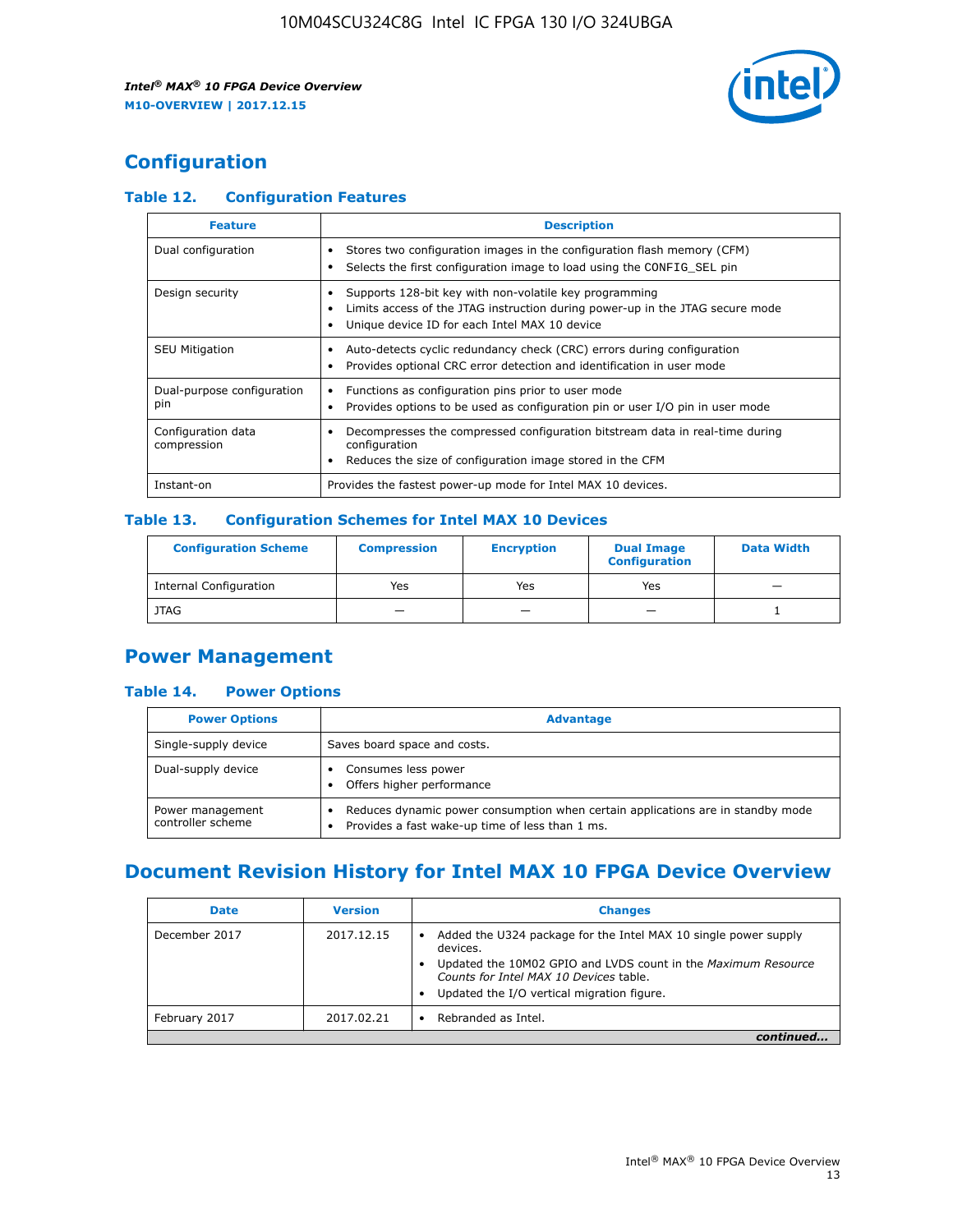

| <b>Date</b>    | <b>Version</b> | <b>Changes</b>                                                                                                                                                                                                                                                                                                                                                                                                                                                                                                                                                                                                                                                                                                                                                                                                                                                                                                                                                                                                                                                                                                                                           |
|----------------|----------------|----------------------------------------------------------------------------------------------------------------------------------------------------------------------------------------------------------------------------------------------------------------------------------------------------------------------------------------------------------------------------------------------------------------------------------------------------------------------------------------------------------------------------------------------------------------------------------------------------------------------------------------------------------------------------------------------------------------------------------------------------------------------------------------------------------------------------------------------------------------------------------------------------------------------------------------------------------------------------------------------------------------------------------------------------------------------------------------------------------------------------------------------------------|
| December 2016  | 2016.12.20     | • Updated EMIF information in the Summary of Features for Intel MAX 10<br>Devices table. EMIF is only supported in selected Intel MAX 10 device<br>density and package combinations, and for 600 Mbps performance, -6<br>device speed grade is required.<br>Updated the device ordering information to include P for leaded<br>package.                                                                                                                                                                                                                                                                                                                                                                                                                                                                                                                                                                                                                                                                                                                                                                                                                  |
| May 2016       | 2016.05.02     | Removed all preliminary marks.<br>Update the ADC sampling rate description. The ADC feature monitors<br>$\bullet$<br>single-ended external inputs with a cumulative sampling rate of 25<br>kilosamples per second to 1 MSPS in normal mode.                                                                                                                                                                                                                                                                                                                                                                                                                                                                                                                                                                                                                                                                                                                                                                                                                                                                                                              |
| November 2015  | 2015.11.02     | Removed SF feature from the device ordering information figure.<br>$\bullet$<br>Changed instances of Quartus II to Intel Quartus Prime.<br>$\bullet$                                                                                                                                                                                                                                                                                                                                                                                                                                                                                                                                                                                                                                                                                                                                                                                                                                                                                                                                                                                                     |
| May 2015       | 2015.05.04     | Added clearer descriptions for the feature options listed in the device<br>$\bullet$<br>ordering information figure.<br>Updated the maximum dedicated LVDS transmitter count of 10M02<br>$\bullet$<br>device from 10 to 9.<br>Removed the F672 package of the Intel MAX 10 10M25 device :<br>- Updated the devices I/O resources per package.<br>$-$ Updated the I/O vertical migration support.<br>- Updated the ADC vertical migration support.<br>Updated the maximum resources for 10M25 device:<br>- Maximum GPIO from 380 to 360.<br>- Maximum dedicated LVDS transmitter from 26 to 24.<br>- Maximum emulated LVDS transmitter from 181 to 171.<br>- Maximum dedicated LVDS receiver from 181 to 171.<br>Added ADC information for the E144 package of the 10M04 device.<br>$\bullet$<br>Updated the ADC vertical migration diagram to clarify that there are<br>single ADC devices with eight and 16 dual function pins.<br>Removed the note about contacting Altera for DDR3, DDR3L, DDR2,<br>and LPDDR2 external memory interface support. The Intel Quartus<br>Prime software supports these external memory interfaces from version<br>15.0. |
| December 2014  | 2014.12.15     | Changed terms:<br>$\bullet$<br>- "dual image" to "dual configuration image"<br>- "dual-image configuration" to dual configuration"<br>Added memory initialization feature for Flash and Analog devices.<br>$\bullet$<br>Added maximum data retention capacity of up to 20 years for UFM<br>$\bullet$<br>feature.<br>Added maximum operating frequency of 7.25 MHz for serial interface<br>for UFM feature.                                                                                                                                                                                                                                                                                                                                                                                                                                                                                                                                                                                                                                                                                                                                               |
| September 2014 | 2014.09.22     | Initial release.                                                                                                                                                                                                                                                                                                                                                                                                                                                                                                                                                                                                                                                                                                                                                                                                                                                                                                                                                                                                                                                                                                                                         |